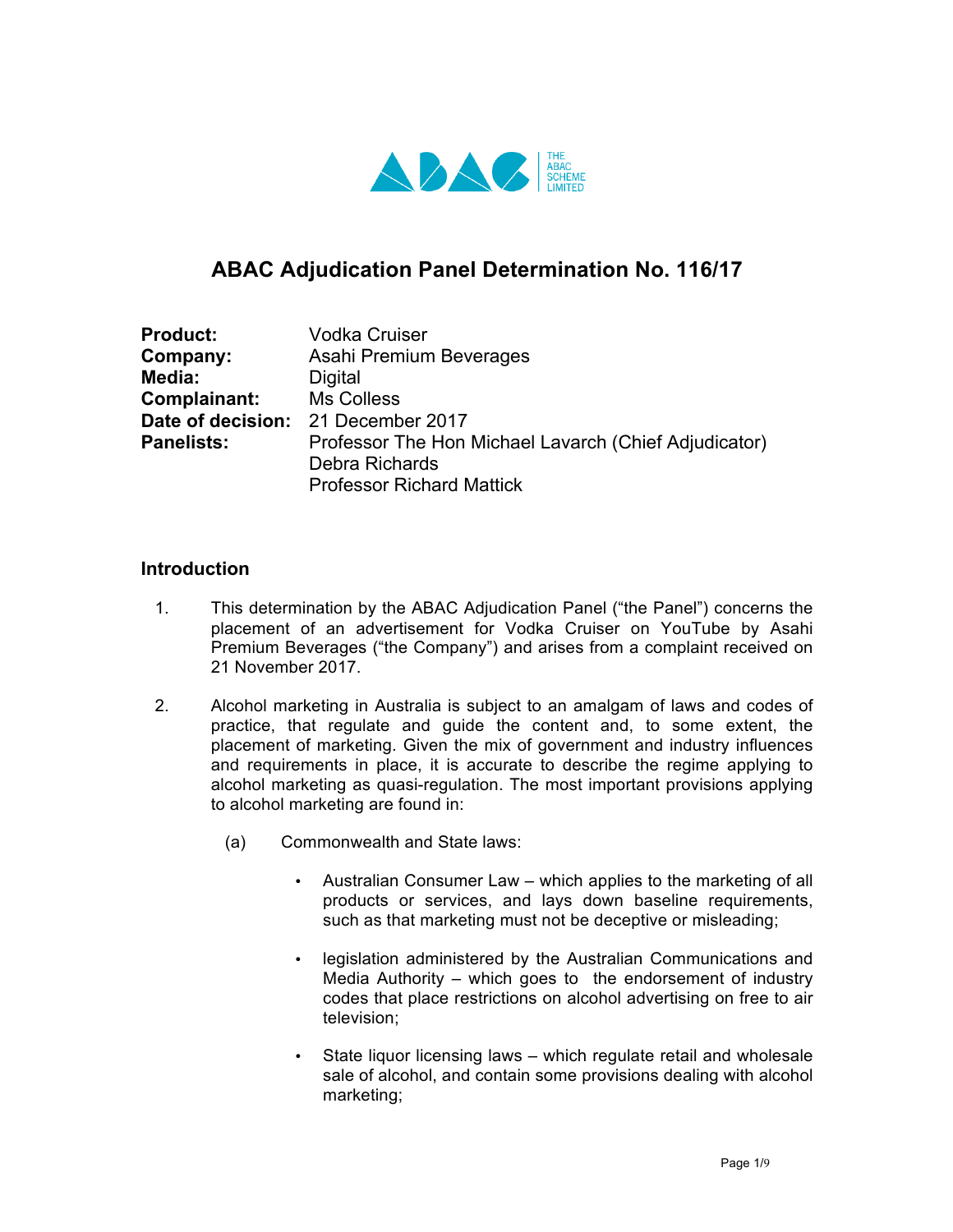- (b) Industry codes of practice:
	- AANA Code of Ethics which provides a generic code of good marketing practice for most products and services, including alcohol;
	- ABAC Responsible Alcohol Marketing Code ("ABAC") which is an alcohol specific code of good marketing practice;
	- certain broadcast codes, notably the Commercial Television Industry Code of Practice – which restricts when advertisements for alcohol beverages may be broadcast;
	- Outdoor Media Association Code of Ethics which places restrictions on the location of alcohol advertisements on outdoor sites such as billboards.
- 3. The codes go either to the issue of the placement of alcohol marketing, the content of alcohol or deal with both matters. The ABAC deals with both the placement of marketing i.e. where the marketing was located or the medium by which it was accessed and the content of the marketing irrespective of where the marketing was placed. The ABAC scheme requires alcohol beverage marketers to comply with placement requirements in other codes as well as meeting the standards contained in the ABAC.
- 4. For ease of public access, the Advertising Standards Bureau (ASB) provides a common entry point for alcohol marketing complaints. Upon a complaint being received by the ASB, a copy of the complaint is supplied to the Chief Adjudicator of the ABAC.
- 5. The complaint is independently assessed by the Chief Adjudicator and the ASB and streamed into the complaint process that matches the nature of the issues raised in the complaint. On some occasions, a single complaint may lead to decisions by both the ASB under the AANA Code of Ethics and the ABAC Panel under the ABAC if issues under both Codes are raised.
- 6. The complaint raises concerns under the ABAC Code and accordingly is within the Panel's jurisdiction.

# **The Complaint Timeline**

- 7. The complaint was received on 21 November 2017.
- 8. The Panel endeavour to determine complaints within 30 business days of receipt of the complaint, but this timeline depends on the timely receipt of materials and advice and the availability of Panel members to convene and decide the issue. The complaint was determined within this timeframe.

# **Pre-vetting**

9. The quasi-regulatory system for alcohol beverage marketing features independent examination of the content of most proposed alcohol beverage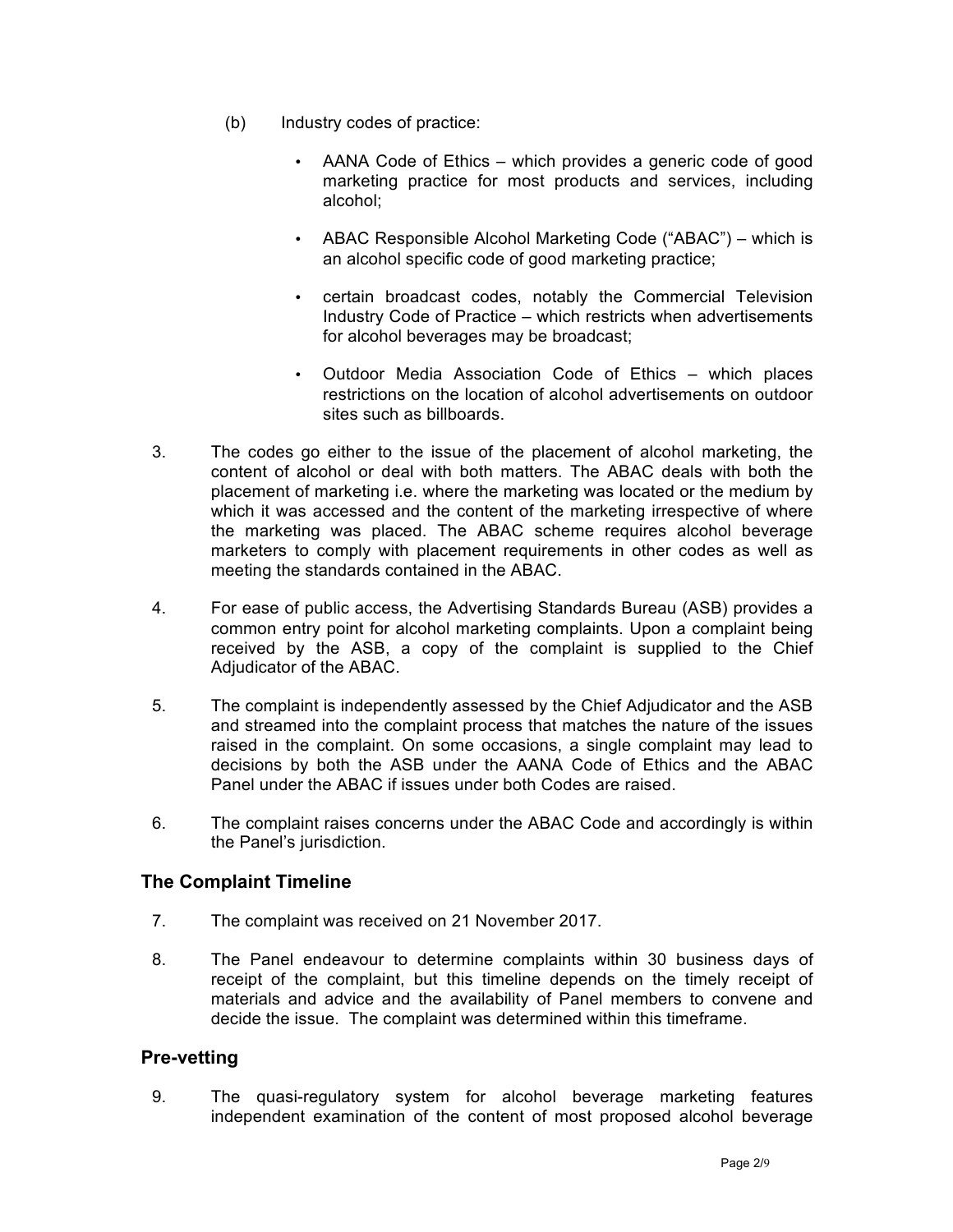marketing communications against the ABAC prior to publication or broadcast. Pre-vetting approval has been obtained for the content of Vodka Cruiser marketing communications placed on YouTube. Pre-vetting approval is not generally sought for the placement of a marketing communication and was not sought in this case.

#### **The Placement**

- 10. Vodka Cruiser advertising was viewed by two adolescent girls aged 15 and 17 while accessing YouTube shows several times on 19 and 20 November.
- 11. The only show that the complainant could identify as accessed when the advertising was displayed included content posted by the model Karlie Kloss.

# **The Complaint**

- 12. The complainant is concerned that:
	- a) Vodka Cruiser is being advertised on YouTube before programming watched by young people.
	- b) The audience of YouTube content will be predominantly under 18 and shouldn't be exposed to alcohol advertising.

# **The ABAC Code**

13. Part 3 of the ABAC Code provides that a Marketing Communication must NOT:

(b)(iv) be directed at Minors through a breach of any of the Placement Rules.

14. Part 6 of the ABAC Code includes definitions including:

Placement Rules (in part) mean:

- (ii) If a media platform on which a Marketing Communication appears has age restriction controls available, the Marketer must utilise those age restriction controls to exclude Minors from the audience
- (iii) If a digital, television, radio, cinema or print media platform does not have age restriction controls available that are capable of excluding Minors from the audience, a Marketing Communication may only be placed where the audience is reasonably expected to comprise at least 75% Adults (based on reliable, up to date audience composition data, if such data is available)
- (iv) A Marketing Communication must not be placed with programs or content primarily aimed at Minors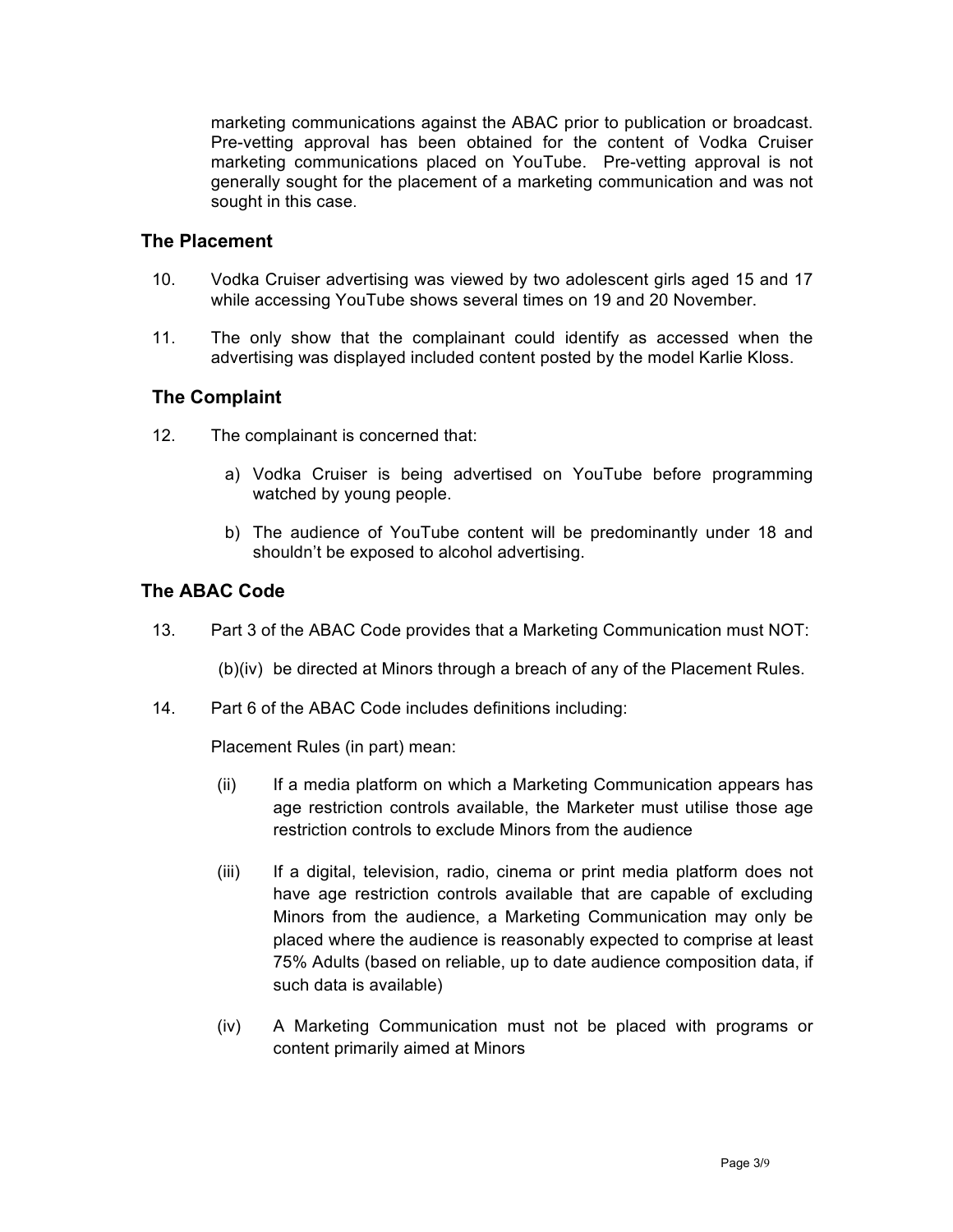#### **The Company's Response**

- 15. The Company responded to the complaint by letter dated 8 December 2017. The principal points made by the Company were:
	- a) Asahi Premium Beverages takes responsible advertising of alcohol seriously. We are aware of the Content Code requirements and our policy and practice is in line with ensuring compliance with all relevant alcohol and marketing guidelines. Our commitment to compliance with the ABAC code is demonstrated by our recent joining as a signatory.
	- b) All material currently being distributed through the You Tube Channel by Vodka Cruiser (VCTV) has received ABAC Approval.
	- c) Google's restricted advertising policy (inc. alcohol) extends and applies to all products and platforms which require users to be logged in and have declared their legal age in their user profile. As this is an alcohol brand, alcohol advertising policies automatically apply which means You Tube will not serve it to any user not logged in or not of declared legal age
	- d) YouTube have reviewed, and DoubleClick's brand safety measures for this campaign were all implemented correctly and with good intention:
		- i. Targeting AU users 18+ based on only declared login data
		- ii. Excluded all sensitive categories (Adult (strong language and nudity), Derogatory, Downloads & Sharing, Weapons etc)
		- iii. Excluded an extensive brand safety keyword blacklist (ie children's cartoons)
		- iv. Applied the appropriate content labels (G, PG only). The content labels refer to exclusion settings which can be applied to You Tube Channels. These exclusion settings allow us to opt out of showing our ads alongside certain categories of websites and videos. The ratings are as per the table below. We excluded our advertising from G and PG related labels.

#### Digital content labels

DL-G: Content suitable for general audiences

- Content suitable for families
- DL-PG: Content suitable for most audiences with parental guidance
- DL-T: Content suitable for teen and older audiences
- DL-MA: Content suitable only for mature audiences

Not yet labeled: Content that has not been labeled

 $\lambda$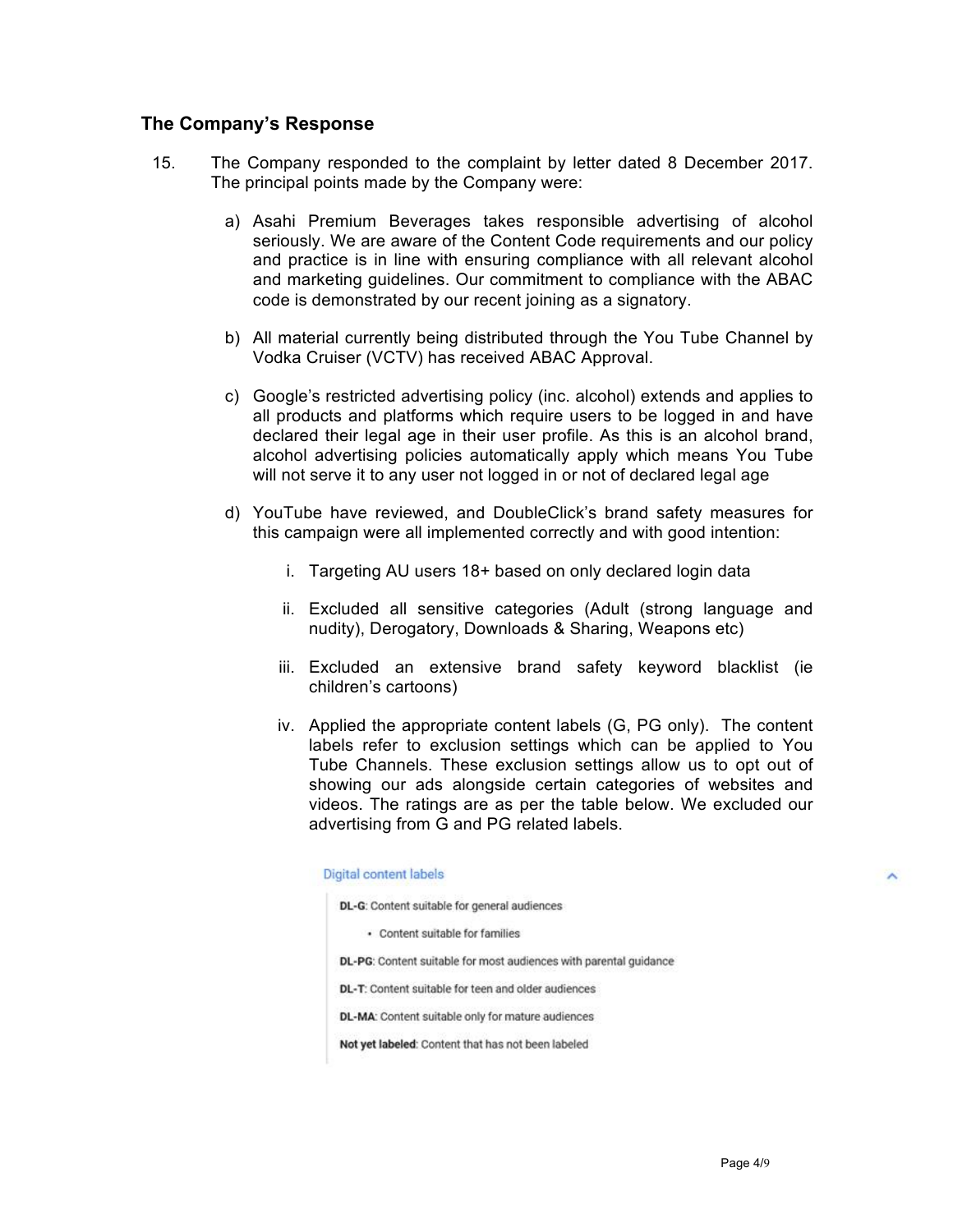- e) It is possible that a minor could have seen the content, if they were using the profile of another logged-in user, or that their own profile details weren't accurate.
- f) Nielsen figures show that users under the age of 18 only comprise of 8% of You Tube's overall composition. Please note: Nielsen is the Internet Advertising Bureau's accredited measurement platform for all web data in Australia.
- g) Karli Kloss is a supermodel who is predominately known for her work as a Victoria Secret Model. In itself the Victoria Secret franchise certainly does not target itself to a minor audience. In reviewing the library of video content Karli Kloss has posted we do not believe these to be specifically created with minors in mind. Many of her latest videos are lifestyle focused, likewise, a number of which reference Victoria's Secret, which is certainly not relevant to a minor audience.
- h) Based on the information we have available to us, it would appear to be unlikely that the Vodka Cruiser ads in question ran against the "Klossy" channel between the 4th Oct - 29th Nov, due to both the use of the brand safety features included in the online purchasing system used by our agency, and the extensive Google advertising policies for restricted industries and advertisers. Based on our reviewing of our tracking platform, no impressions have run against Klossy content for this media buy between the 4th Oct to 29th Nov.
- i) We believe we have taken all appropriate measures to ensure that all Vodka Cruiser material and placement is in no way targeted at reaching minors through the You Tube Channel. We also believe that based on the data from the IAB's accredited measurement platform the YouTube channel does not target itself towards minors.

# **The Panel's View**

#### **Introduction**

- 16. Social media platforms such as YouTube have transformed the way people consume information and access entertainment. As the pattern in the use of media has altered so too have the methods and avenues used by marketers to reach their intended audiences.
- 17. YouTube commenced as a video sharing website in February 2005. It grew rapidly and by December 2005 was receiving 8 million views a day and by July 2006, over 65,000 videos were being uploaded on the site each day. Views increased to 100 million per day by mid 2006 and the Company was shortly afterwards acquired by Google.
- 18. YouTube has continued to both grow in audience reach and its programming options. Individual YouTube channels became available and in 2015 a separate app known as YouTube Kids was launched. This year also saw an ad free premium service YouTube Red commence operations. By now YouTube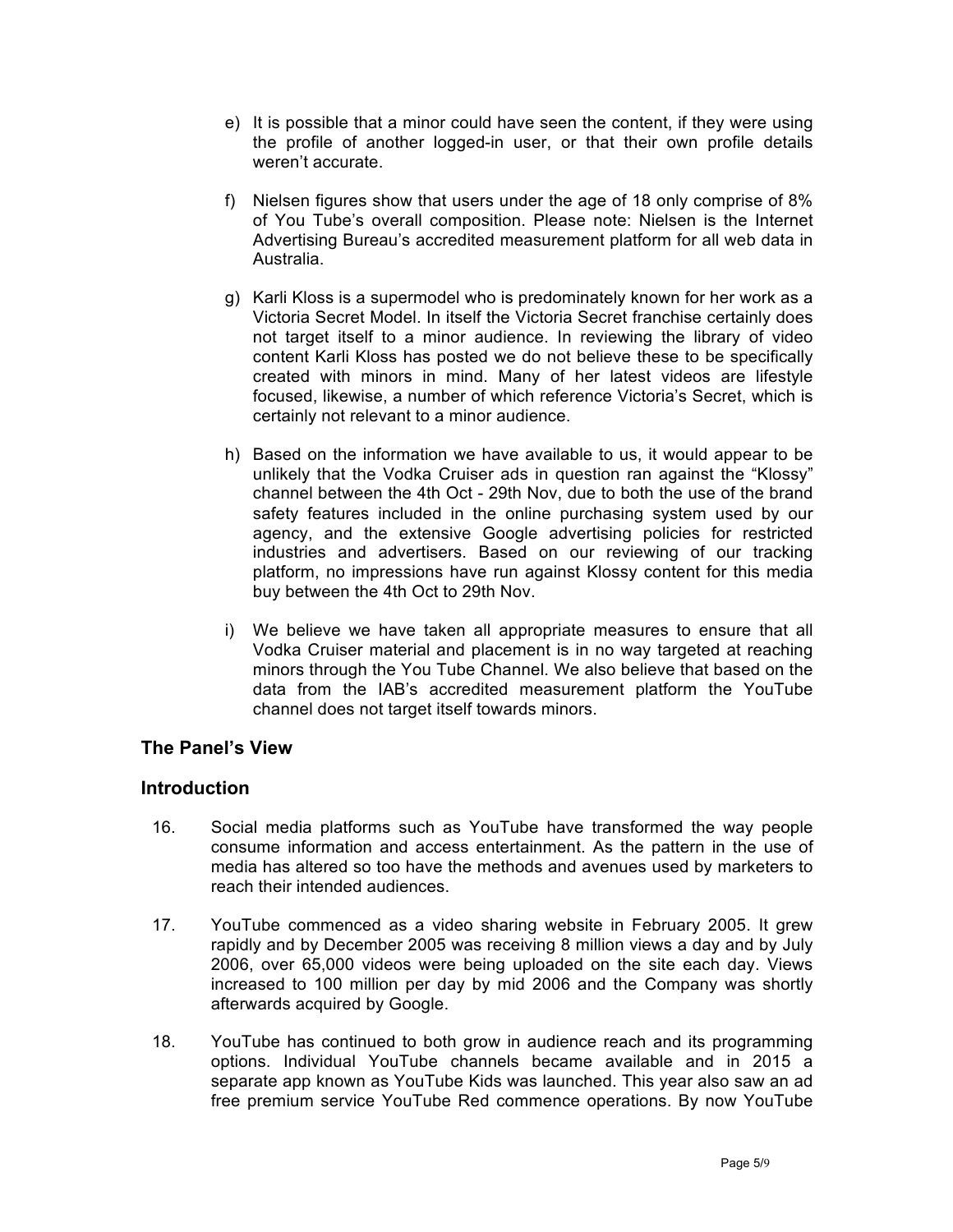was the second most visited website in the world after reaching over 16 billion visitors each month.

- 19. The revenue stream for YouTube appears to be varied and complex but advertisers including alcohol brand owners advertise on YouTube. The different channels and controls and targeting of content offered by YouTube provide advertisers the opportunity to direct advertising material at particular audiences. It is the ability to target advertising on YouTube which is the backdrop of this complaint.
- 20. The ABAC scheme commenced in 1998 as a self regulatory initiative to provide standards of good practice which alcohol advertising was to satisfy. The scheme was devised before the digital revolution and assumed that marketing occurred through the traditional media of print, cinema, radio and television. While the scheme was extended to capture the internet in 2004, it has remained until very recently focussed on the content of alcohol marketing rather than the medium by which the marketing communication was conveyed.
- 21. In November 2017, the ABAC was revised to include placement of a marketing communication as well as the content of a marketing communication as a possible ground for a complaint. This revision of the Code reflects the ability, to some extent at least, to stream marketing conveyed by 'narrow cast' platforms such as social media towards particular age groups. If this is possible, then in policy terms, the Code seeks to keep alcohol marketing directed towards adults of legal drinking age and away from minors.
- 22. Given the new Rules have only recently been introduced, each Panel determination provides an opportunity to examine the interplay of the Placement Rules with particular media. Determination 115/117 deals with outdoor advertising. Determination 11/8/17 deals with cinema. This determination deals with YouTube.

#### **The complaint**

- 23. The complaint is framed in general terms and states that the Company's marketing was accessed by a 15 and 17 year old watching programs on YouTube. The complainant's concern wasn't about the content of the alcohol advertising, but that it was seen on YouTube at all.
- 24. The complainant wasn't able to specifically identify the particular videos or programming that the advertising appeared with. The model Karli Kloss was recalled as being seen.

#### **The Placement Rules**

- 25. In essence, the Placement Rules create a cascading and interlinked series of requirements which a marketer must satisfy in placing an alcohol marketing item in broadcast and digital locations and platforms. These requirements are:
	- Compliance with all applicable media specific codes regulating the placement of alcohol marketing;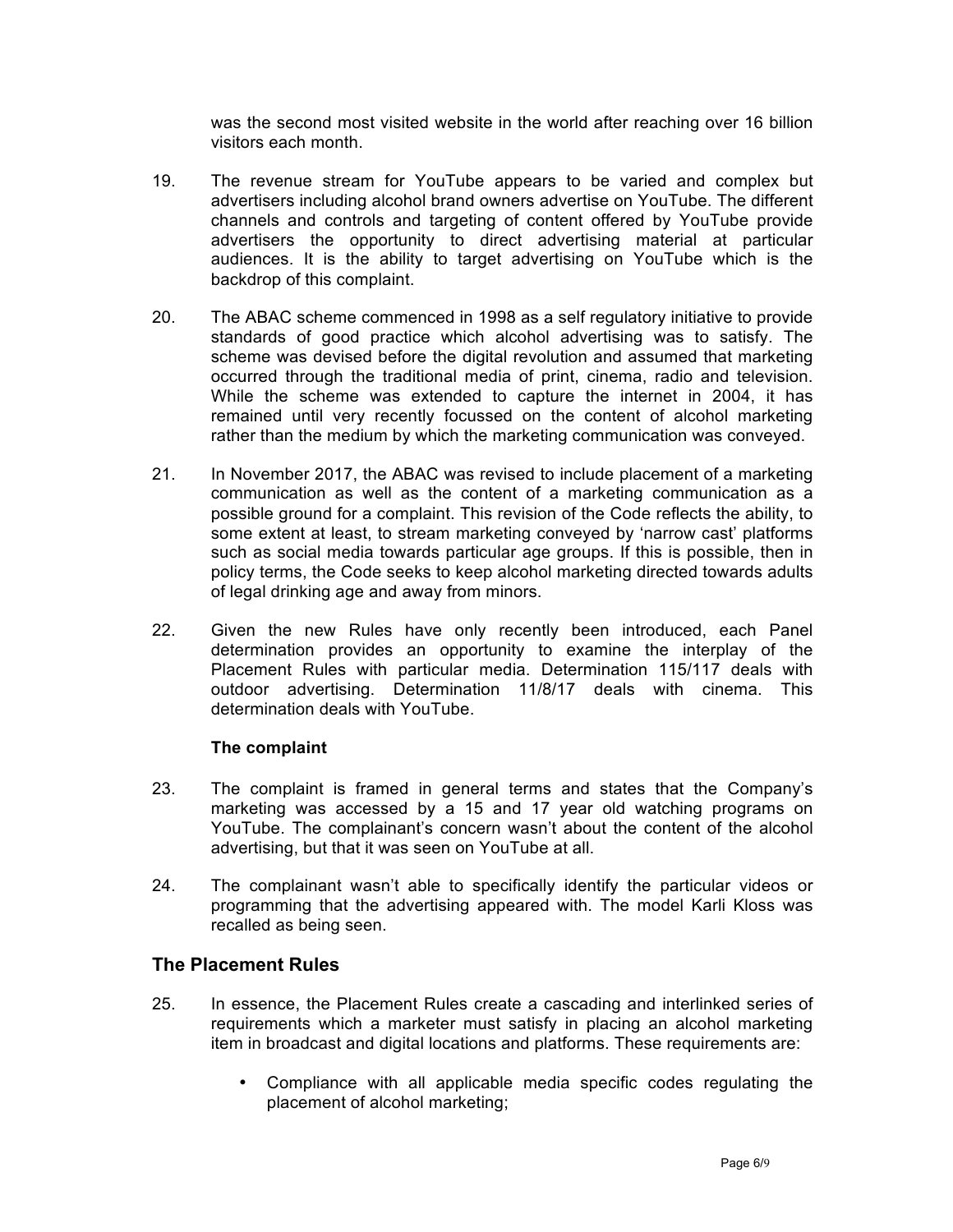- The use of available age restriction digital controls that permit the exclusion of under 18 year olds from the potential audience of the marketing communication;
- If an age restriction control is not available on the digital or other media platform, then an alcohol marketing item may only be placed where the audience is reasonably expected to comprise at least 75% adults;
- In addition to the availability of age restriction controls and the placement of a marketing item where the audience will likely be predominately adult, an alcohol marketing communication must not be placed with programs with content primarily aimed at under 18 year olds; and
- Finally, a marketing communication must not be sent to a minor via electronic direct mail (noting this may occur if an incorrect date of birth has been entered).
- 26. The complainant's perception of YouTube was that the audience would be mostly minors. This perception is not accurate with data indicating the great majority of YouTube content is accessed by over 18 year olds. Data from Nielsen's Digital Content Measurement Tool that was supplied by the Company indicates 92% of the Australian YouTube audience is over 18 years old. Nielsen uses this tool to measure website traffic (including audience composition) and page engagement (for example time spent on site) across more than 32,000 websites and it is the official data commissioned by the Interactive Advertising Bureau in Australia. An internet search indicates that in the US the YouTube audience includes more under 18 year olds but still less than 20%.
- 27. That said, YouTube is a multi-layered platform and individual YouTube channels and content will be attractive to different audiences. Clearly some material will attract a higher proportion of younger viewers than other material just as some shows will be followed by more females than males and vice versa.
- 28. Placement Rules (ii) provides that available age restriction controls must be used to exclude minors from the audience. It is noted that some media platforms feature different age restrictions and/or age targeting options. The policy intent of the Rule is that to the extent possible the most effective available option to exclude minors from viewing an alcohol advertisement is to be selected by an alcohol marketer.
- 29. YouTube has a variety of age gating and age targeting mechanisms which are either implemented by YouTube itself or can be selected by a company seeking to place advertising. Alcohol advertising will only appear on an account being accessed by a user who has completed an age gate page and identified themselves as over 18 years of age. Once the age gate establishes the user is over 18, then the restricted material such as alcohol advertising can potentially be accessed.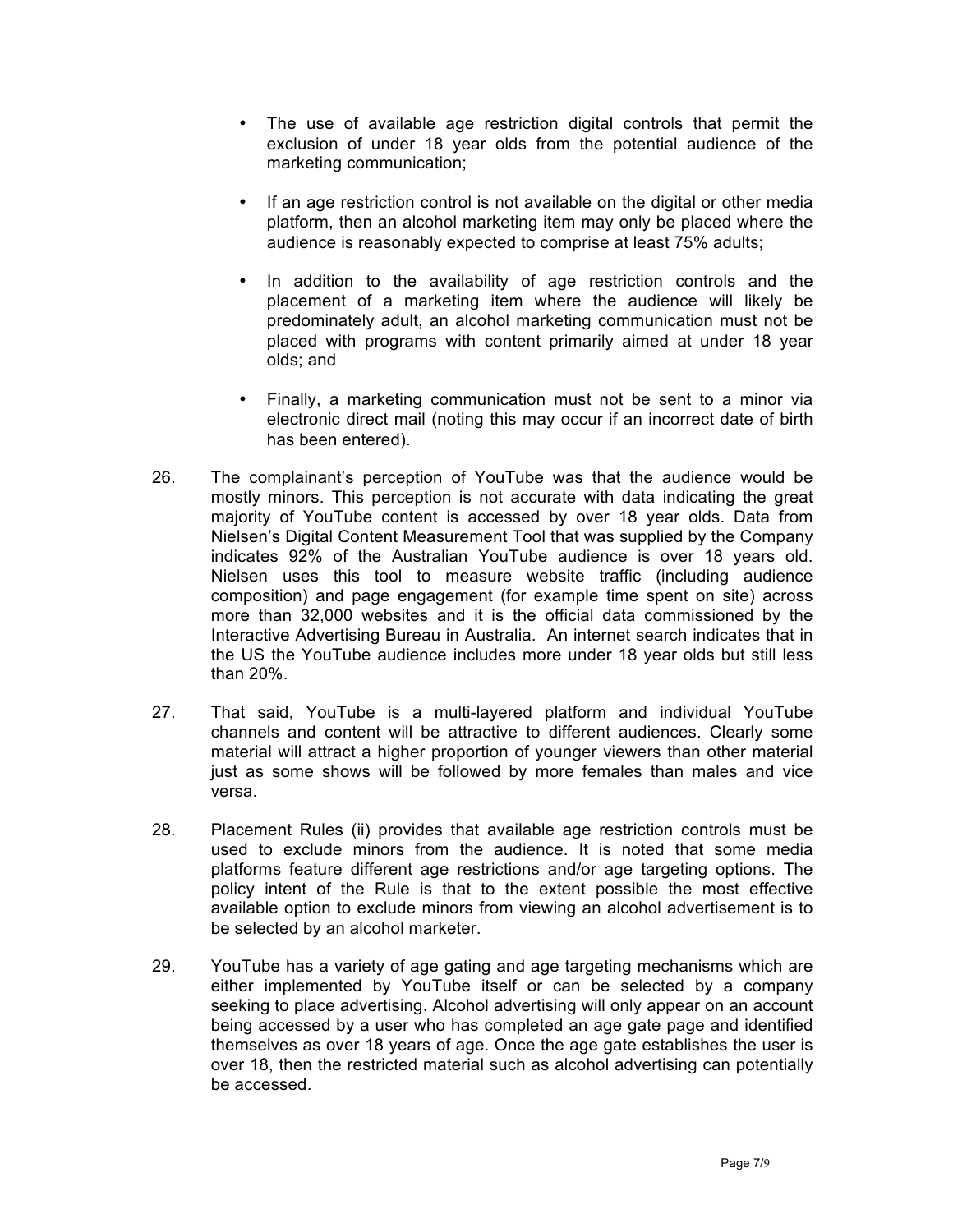- 30. The Company states in addition to reliance on the YouTube age gate, it also took measures to target the channels and videos that its marketing would be placed. These measures were:
	- exclusion of sensitive categories of adult, derogatory, downloads and sharing, weapons;
	- exclusion of brand safety keywords i.e. children's cartoons; and
	- applied contents labels with a choice of excluding G and PG related labels.
- 31. It appears the G and PG labels related to content deemed (by a YouTube internal classification system) suitable for general audiences and suitable for most audiences with parental guidance. It is noted that the Company did not apply the label 'T' which is described as content suitable for teen and older audiences. Presumably in the cross over of teens over and under the legal drinking age (say 15-17 year olds) and teens aged 18 and 19, the Company is relying on the age gating mechanisms to have excluded under 18 year olds.
- 32. The complainant is unable to identify the actual content that was viewed by her daughters and it is not known if the two adolescents had used a YouTube account in their own names or were using say a family account which is in an adult's name and with date of birth details which nominate the user being over 18.
- 33. On the available information the Panel cannot hold that Placement Rule (ii) has been breached.
- 34. Irrespective of the availability and use of age restriction controls, Placement Rule (iv) requires that alcohol advertising must not be placed with programs or content primarily aimed at minors. The complainant acknowledges that her daughters may not have been watching 'kids shows' but argues that YouTube is primarily an under 18 platform and alcohol marketers would be best advised to avoid it altogether.
- 35. As noted, YouTube has a predominantly adult user demographic and can not be said to be primarily a platform assessed by minors. Certainly YouTube contains a huge amount of content and there is considerable content which could be said to be directed primarily at minors.
- 36. To assess if Placement Rule (iv) has been complied with requires the assessment of the actual program or content with which the alcohol advertisement was placed. It is straight forward in the case of a film screening at a cinema or when an advertisement is slotted into a TV show on free to air or subscription TV independently to identify the program. In the case of YouTube, the actual content will have to be identified and unfortunately this information is not known in this case.